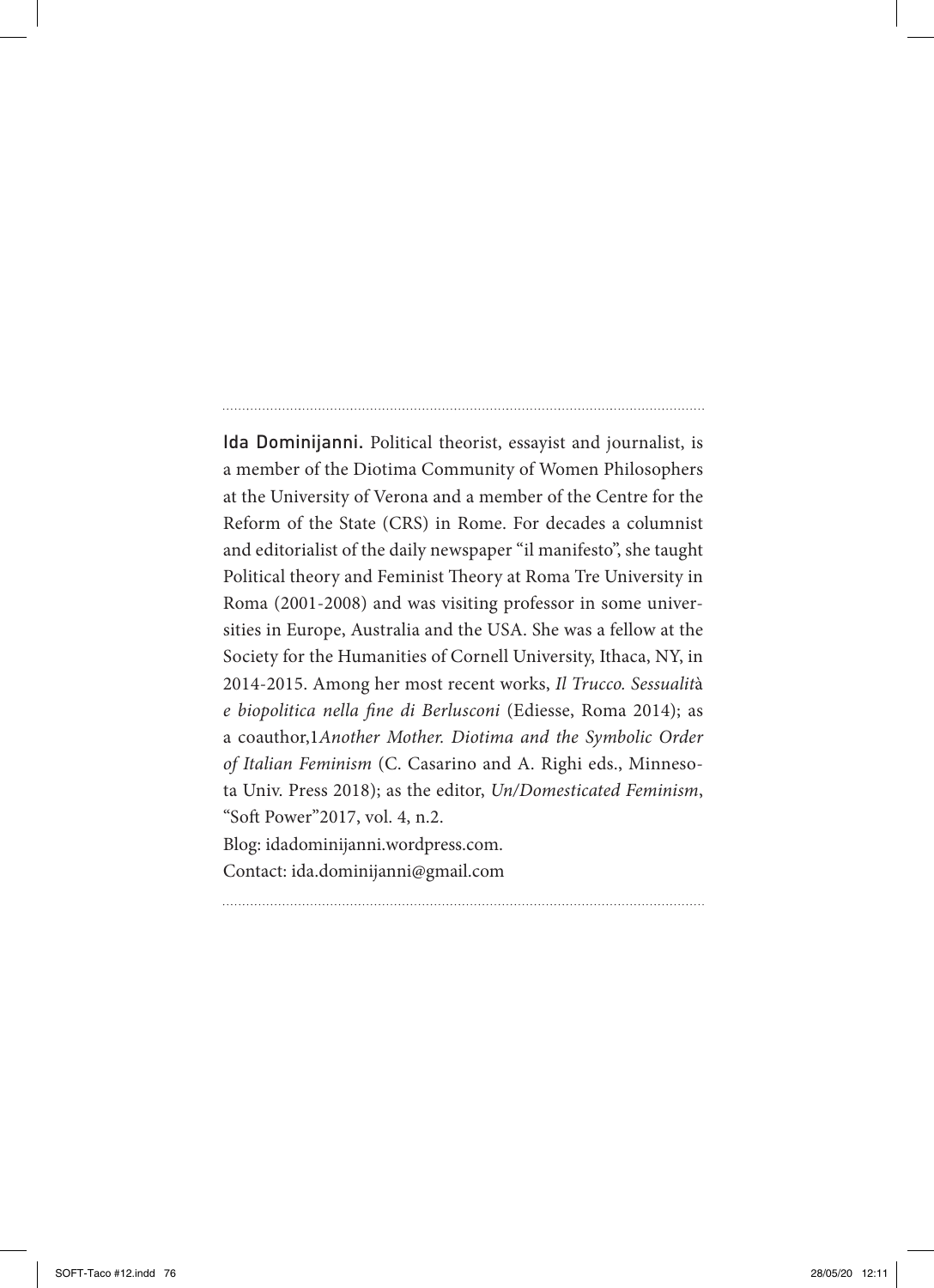*Soft Power Revista euro-americana de teoría e historia de la política y del derecho* 

*Vol. 6, 2. Julio-Diciembre 2019 ISSN (online): 2539/2239 ISSN (print): 2389-8232 http://dx.doi.org/10.14718/SoftPower.2019.6.2.5*

# **POST-TRUTH POLITICS AND INDEBTED SOVEREIGNTIES 1**

#### Ida Dominijanni

Centro per la Riforma dello Stato

## **Abstract**

Moving from a critical reading of Hannah Arendt's view of the relationship between truth and politics, this essay reframes the relationship between post-truth and politics within contemporary democracies, where a) truth acquires the same status of radical immanence as neoliberal governmentality and the same status of equivalence and exchangeability as commodities and the market, b) the imperative of transparency redefines the public sphere, c) the theatre of representation transforms into the set of presentification, without any border between the visible and the invisible, the sayable and the unsayable. Within such a framework the parresiastic practice of saying one's own truth must be reconsidered, alongside and beyond the foucauldian proposal, as a relational and political practice rather than an individual and ethical style of life.

## **Keywords**

Post-truth, Neoliberalism, Representation, Transparency, Parrhesia.

## **Resumen**

Partiendo de una lectura crítica de la perspectiva de Hannah Arendt acerca de la relación entre verdad y política, este ensayo redefine la relación entre posverdad y política dentro de las democracias contemporáneas, donde a) la verdad adquiere el mismo

<sup>1</sup> Reception date: 1<sup>st</sup> March 2019; acceptance date: 22<sup>th</sup> March 2019. This article develops the text of two lessons held by the author at Ohio State University, US, and Miami University, Oxford, US, in the spring semester of the academic year 2016-2017.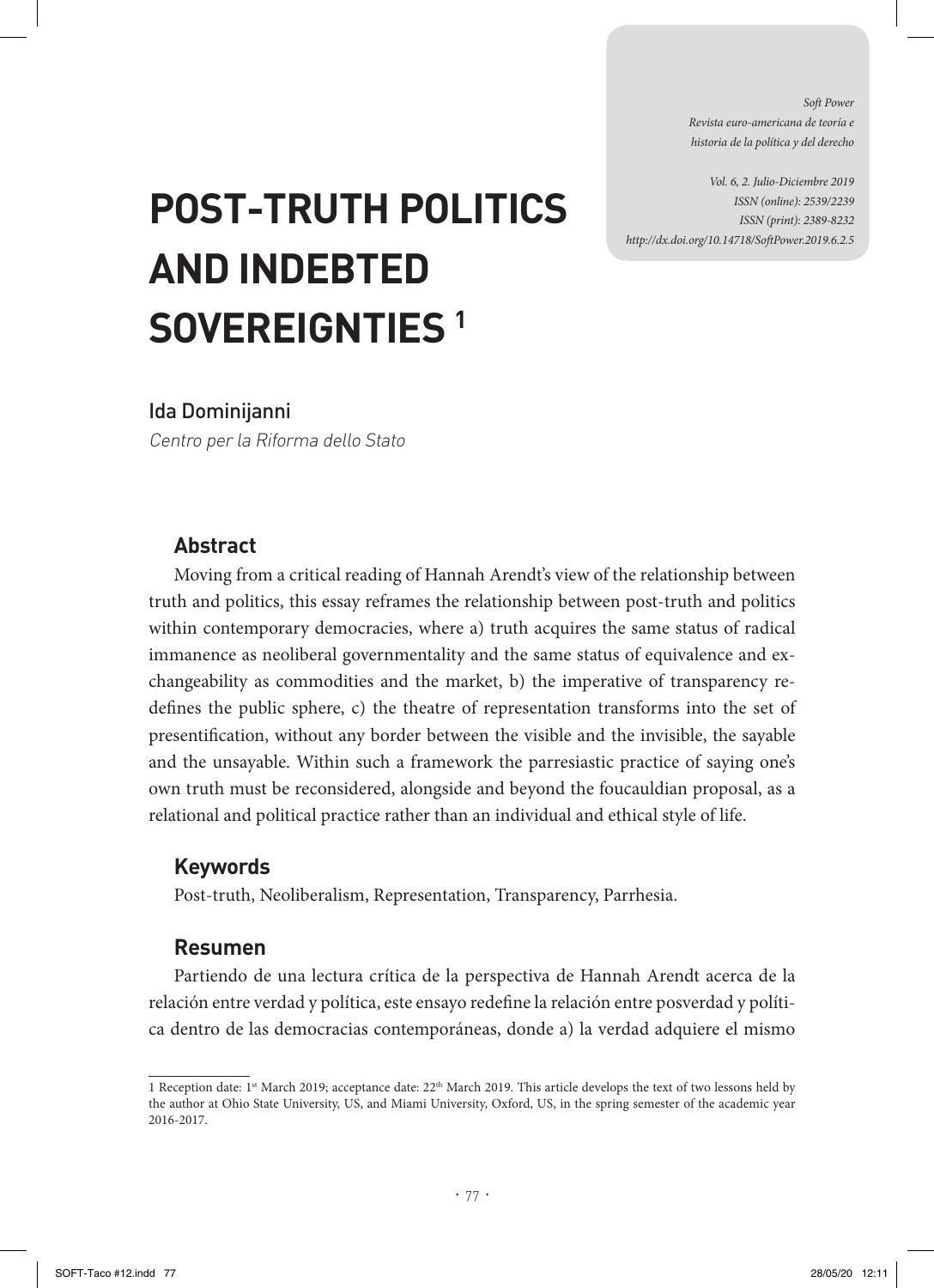estatus de inmanencia radical de la gubernamentalidad neoliberal y el mismo estatus de equivalencia e intercambiabilidad de las mercancías y del mercado, b) el imperativo de la transparencia redefine la esfera pública, c) el teatro de la representación se transforma en el escenario de la presentificación, sin ninguna frontera entre lo visible y lo invisible, lo decible y lo indecible. Dentro de este marco, la práctica parresiástica de decir la verdad propia de cada cual debe ser reconsiderada, junto con y más allá de la propuesta foucaultiana, como una práctica relacional y política más que como un estilo de vida individual y ético.

#### **Palabras clave**

Posverdad, Neoliberalismo, Representación, Transparencia, Parresia.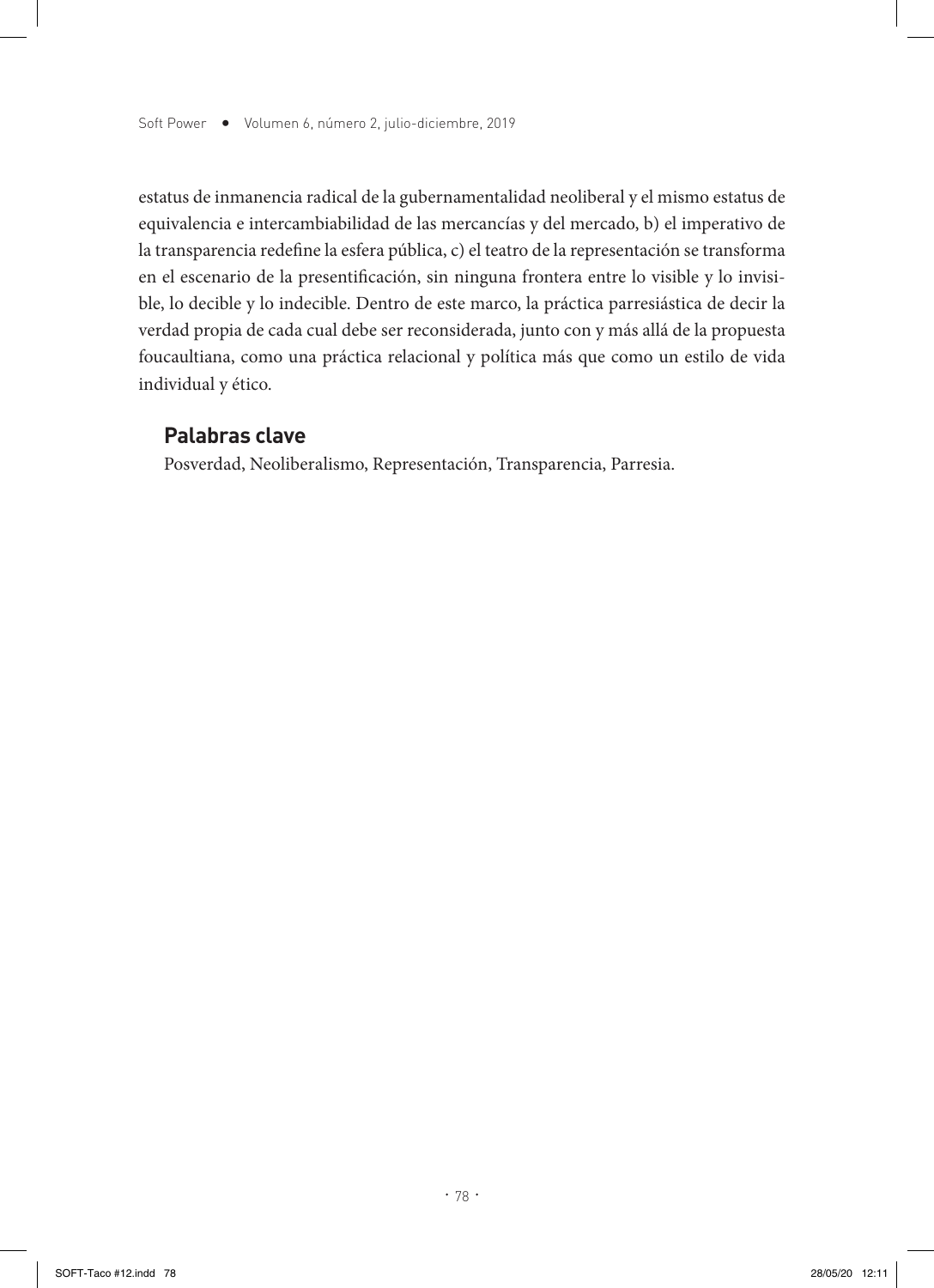**1.** In a famous essay written in 1967, Hannah Arendt talks about the relation between truth and politics: an old and complicated conflict, she writes, which cannot be considered "by simplification or moral denunciation" (Arendt, 2007, p. 229). "Lies – she writes – have always been regarded as necessary and justifiable tools not only of the politician's or the demagogue's but also of the statesman's trade" (Ivi, p. 227); and "if we conceive political action in terms of the means-end category" (Ivi, p. 228), we can easily understand why not only common sense, but also eminent philosophers like Hobbes or Machiavelli have always considered lies as bad means but which can be necessary to accomplish the good end of a stable government. The point, for Arendt, is not this; neither it is an unavoidable degree of secrecy which is necessary to protect the State reason, nor is the ancient conflict between politics and the philosophical or transcendent truth. In our secularized societies, where truth has lost every transcendental status and attributes, the point is rather the conflict between political power and what Arendt names *factual truth –* that is, the "modest verities," as she names them, concerning undeniable facts and events that happened in the past or occurring in the present (Ivi, p. 231). These factual truths are the politically most relevant ones;. and it is precisely this kind of factual truth, which should be shared by common sense as *undisputable*, that political power invalidates, not by countering it with lies or deliberate falsehoods but simply by reducing it to a *disputable* opinion. What is at stake in this case, Arendt emphasizes, is not only the truth concerning this or that event, or "the perhaps inevitable tension between two ways of life within the framework of a common and commonly recognized reality", but "this common and factual reality itself" (Ivi, p. 236-237). And what is mostly worrisome is that this kind of truth's manipulation is easier, and more frequent, in democratic regimes than in totalitarian ones, in as much as democracy is grounded on pluralism and freedom of speech, and democratic consensus is made by the public opinion.

When speaking of truth, facts and opinions Arendt is less ingenuous than one could think. Differently from many contemporary thinkers and journalists, who invoke a clear line between "facts" and "opinions", she knows very well that facts and opinions are not clearly separable; and differently from many demagogues who today invoke the "transparency" – I'll come to this word later – of facts and truth against the "opacity" of power, she knows well that both facts and truth are neither transparent nor evident, both being often, on the contrary, rather uncertain and opaque in themselves. This is precisely the sharpest point of her analysis: facts, opinions and factual truth belong to the same realm of contingency, which is in turn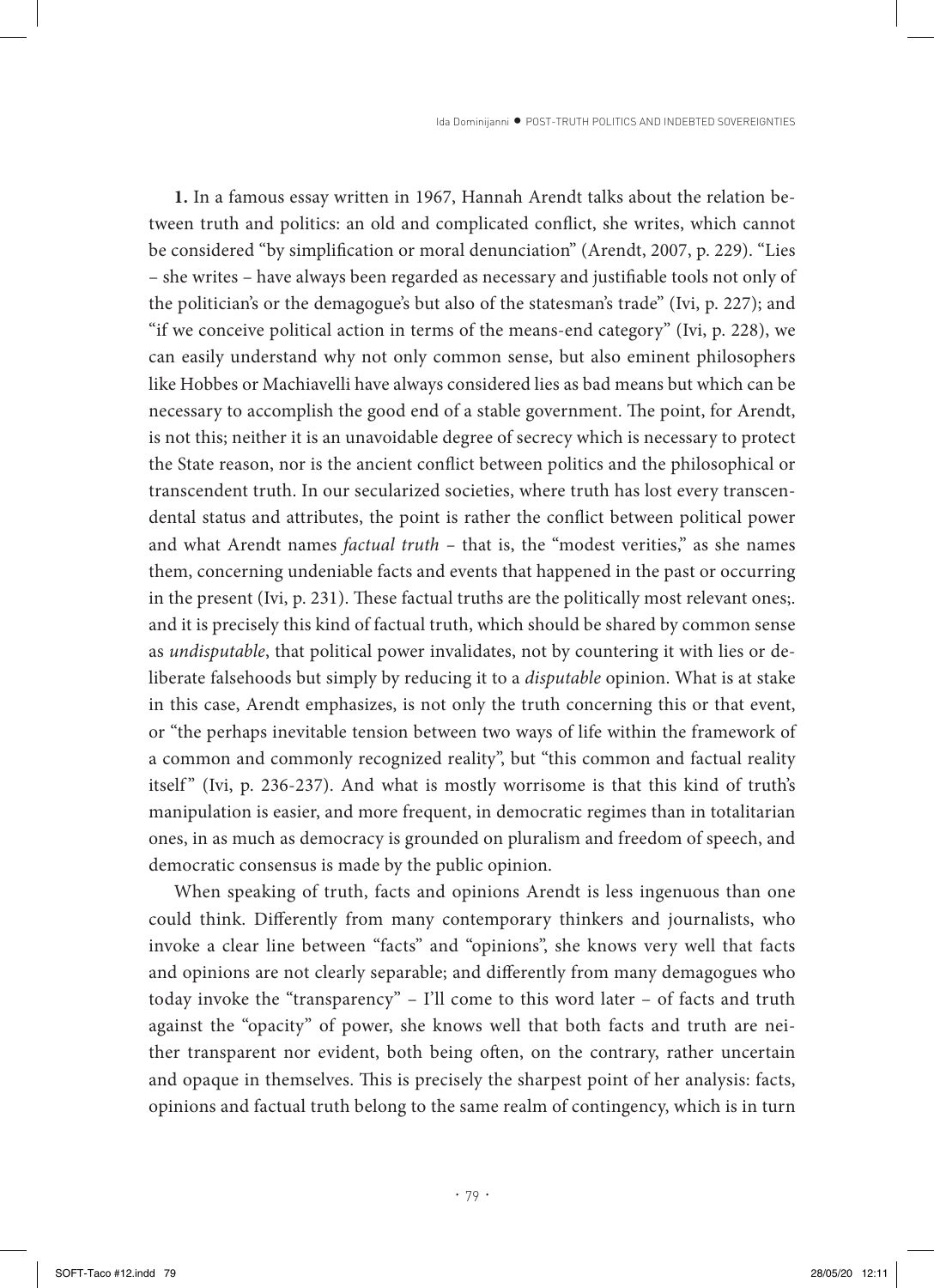the same realm of politics; and this common ground is the reason why the conflict between truth and politics is so acute and, in a certain sense, unsolvable. It is again this common ground that allows power to manipulate factual truth not by means of the traditional lie - which is "directed to the enemy, is meant to deceive only him" and is aimed to change only a single particular of the context, "tearing a hole in the fabric of factuality"- but by means of modern manipulation, which is directed to the people, needs self-deception by power, and "requires a complete rearrangement of the whole factual texture, that is, the making of another reality" (Ivi, p. 253). Such a "re-making of reality" is possible, for Arendt, thanks to those whom she names "the image-makers", that is, those who are appointed to script and choreograph power's narrative – as we would say today – with the complicity of the mass-media system. But we must add that this remaking of reality through the making of images implies, and is the result of, the very structure of capitalistic societies. It is worth noticing that in the same year in which Arendt published *Truth and politics*, Guy Debord came out with his *The Society of the Spectacle*, where he defined the spectacle as "a social relation between people that is mediated by images" (Debord, 2014, p. 2) and connected the form (and the fetishism) of the image to the form (and the fetishism) of the commodity (Ivi, p.14). This entails paramount consequences for the destiny of both truth and experience: the society of the spectacle, where "everything that was directly lived has receded into a representation"(Ivi, p. 2), "obliterates the boundaries between true and false by repressing all directly lived truth beneath the *real presence* of falsehood maintained by the organization of appearance" (Ivi, p. 116). Crucially for what we are going to say at the end of this essay, Debord links therefore the end of truth to the end of experience: the society of spectacle erases both the objective and the subjective truth. As he will conclude twenty years after, in his *Comments to the Society of the Spectacle,* truth "has almost everywhere ceased to exist or, at best, has been reduced to the status of pure hypothesis", while what is false has become "unanswerable"(Debord, 1998, p. 9).

Arendt, anyway, was less apocalyptic than Debord, and still gave truth a chance. She saw in fact that in its conflict with factual truth, political power can't take its victory for granted, for two reasons: first, because facts are at least more enduring and less transitory than power, so that factual truth can survive power's attacks; second, and most interestingly, because power's pretension of substituting reality with images and narratives makes it more and more unstable and unreliable. Arendt, in other terms, saw that lies are often a screen for power's weakness.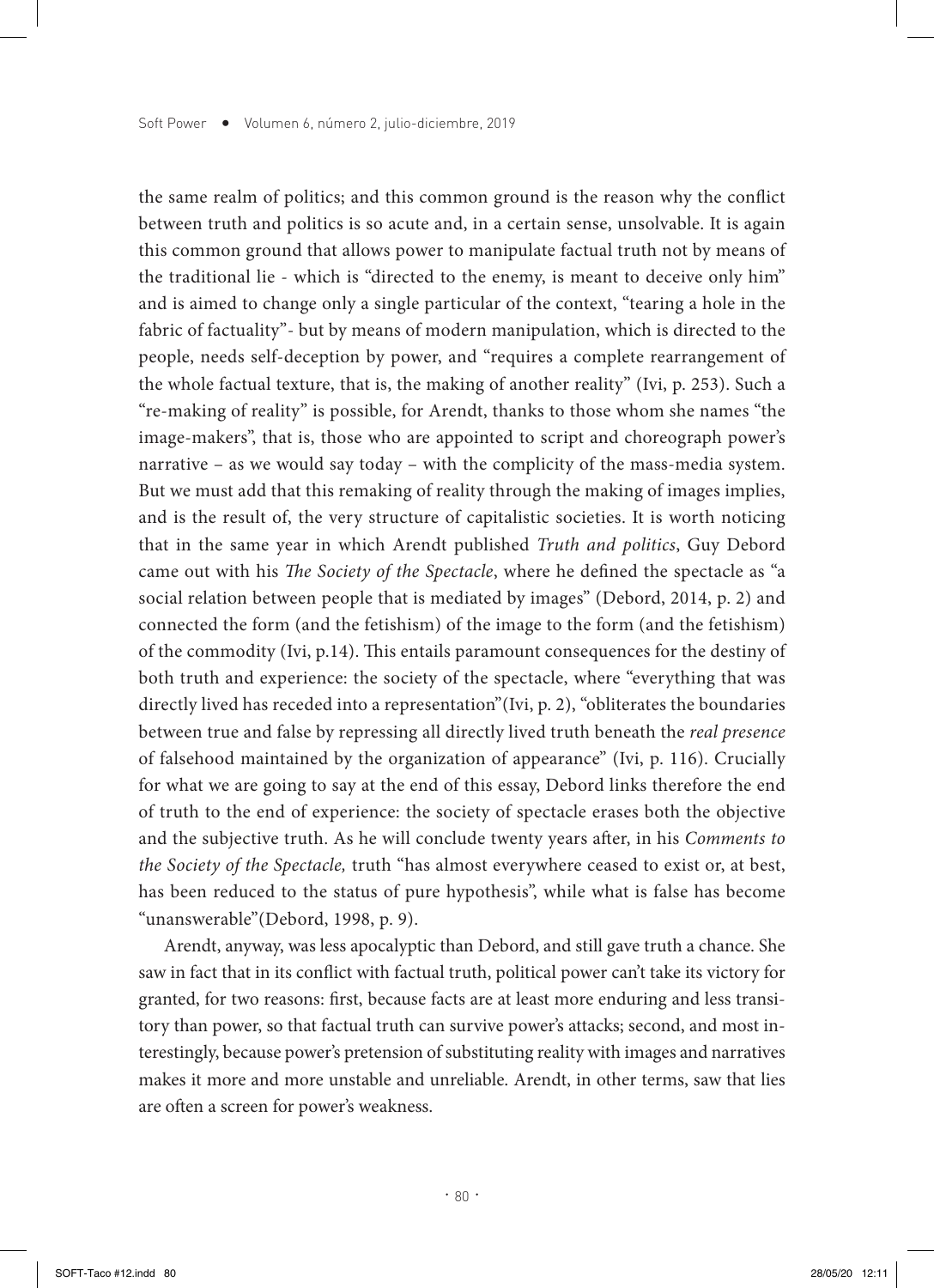I'll come back later to this crucial point. But let me underline here that the whole of Arendt's reasoning aims to focus on the unsettling contiguity between totalitarianism and democracy in treating truth and lie as a function of consensus. Arendt wrote *Truth and politics* to reply to the controversies raised by the publication in "The New Yorker" of her reporting of the Eichmann trial, where she had outlined her thesis on "the banality of evil" and pointed to the European Jewish Councils' responsibilities for the Jews' deportations; but surely that controversy was also an occasion to reconsider the thin line that distinguishes democracy from totalitarianism in the use of truth and lie, as well as the possibility that the totalitarian solution survives, as a latent temptation, in democracy. In fact it is not surprising that the question of truth comes out again now that our democracies, both in Europe and the US, are haunted by the return of the totalitarian specter, which is reappearing with the multiple faces of authoritarian governments, populist parties, charismatic leaders, manipulation and conformism of the public opinion. At the peak of the global triumph of democracy against the totalitarian regimes of the past century, democracy must paradoxically deal with the same problems that led to the ruin of its historical enemy. Nevertheless, it would be Arendt herself to recommend us the maximum caution in analyzing this paradox. Nothing could be more misleading, in fact, than speaking too much airily of "new fascism" or "new totalitarianism" when confronting the unkept promises, or the failed premises, of neoliberal democracy in our countries, where the problem is not *repression*, like in totalitarianism, but a sort of *perversion* of freedom (Foucault, 2008; De Carolis, 2017; Melmann, 2005). As often happens in history, the same things return; but they return both by repetition and difference. And this is the case also for the relation between truth and politics, which shows up again today as the relation between *post-truth* and (post-)politics.

2. Speaking of truth, we could begin taking seriously the truthfulness of the language and therefore asking what is the exact meaning of the word "post-truth" that was selected as the "word of the year" 2016 by the Oxford Dictionary, and hence was enthusiastically included in the political and media language all over the world. As in other cases, here the prefix "post" seems to mean not "after" but rather "beyond". It seems to suggest therefore that we are no longer living, to use Foucault's terms, under a true/false regime, but rather – so to say – under a *neither true/nor false* regime: that is, a social and cognitive regime, in which truth *doesn't matter*, neither does consequently any struggle *for or in the name of truth.* If so, the current situation appears quite different from that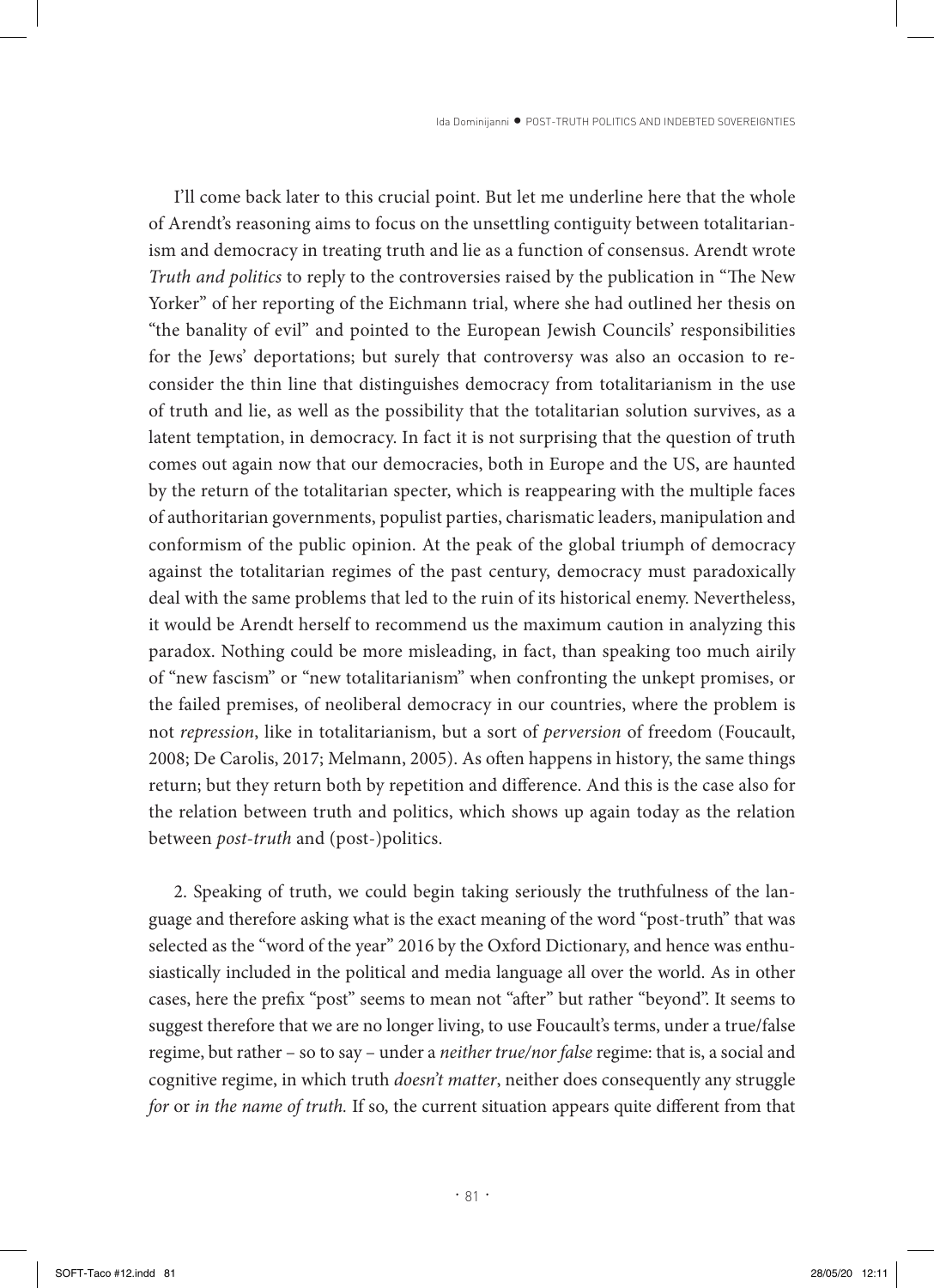described by Hannah Arendt. She referred to a secularized society, in which the religious and transcendent truth has vanished, but the factual truth, as we saw, still matters and is still at stake in many political conflicts. In a post-truth time, on the contrary, the struggle for truth is no longer necessary, as truth itself becomes unnecessary, volatile, replaceable. One could say, in other terms, that in contemporary democracies truth acquires the same status of radical immanence which is proper to neoliberal governmentality, and – as Debord already saw – the same status of equivalence and exchangeability which is proper to commodities and the market.

Nevertheless, the Oxford dictionary's definition of *post-truth* is far different from this one. According to the dictionary, in fact, post- truth is "an adjective defined as relating or denoting circumstances in which objective facts are less influential in shaping public opinion than appeals to emotion and personal belief ". It is well known that this definition was largely influenced by two relevant political events, the British referendum on Brexit and the election of Donald Trump as President of the US: in both cases, the victory rewarded a campaign based more on clamorous lies, manipulation, sensationalism, fake news and falsified data than "objective facts". But, if a definition must be valid also beyond the context from which it originates, the Oxford Dictionary's definition of "post-truth" raises a number of problems.

First, it seems to establish a clear-cut and hierarchical separation between objective and subjective. Second, bestows upon to facts an indisputable objectivity, which Hannah Arendt, as we saw, already problematized more than half a century ago. Third, it considers emotions only as an unreliable factor of public life, in so doing revealing a sort of nostalgia for a politics based on objectivity and rationality *versus*  a politics of subjectivity and emotions. It goes without saying that this definition of *post-truth* concerns politics, but over all, to be more precise, media-politics, the most relevant producer of truth and untruth being nowadays the mass-media system. But it's worth noting that the whole debate around post-truth politics assumes, implicitly or explicitly, that the main culprit of the crime of post-truth is the Internet, and signally the social networks, as if the television and the newspapers were quite immune from the problem. In the aftermath of the Oxford Dictionary's selection, for example, the Italian President of the Antitrust Authority proposed all European countries provide themselves with a network of public agencies "against the fake-news on the web". Aside from the suitability and the efficacy of this proposal, one could ask: why only on the Web? Is perhaps the nostalgia for a politics without emotions also a nostalgia for a world without the Web?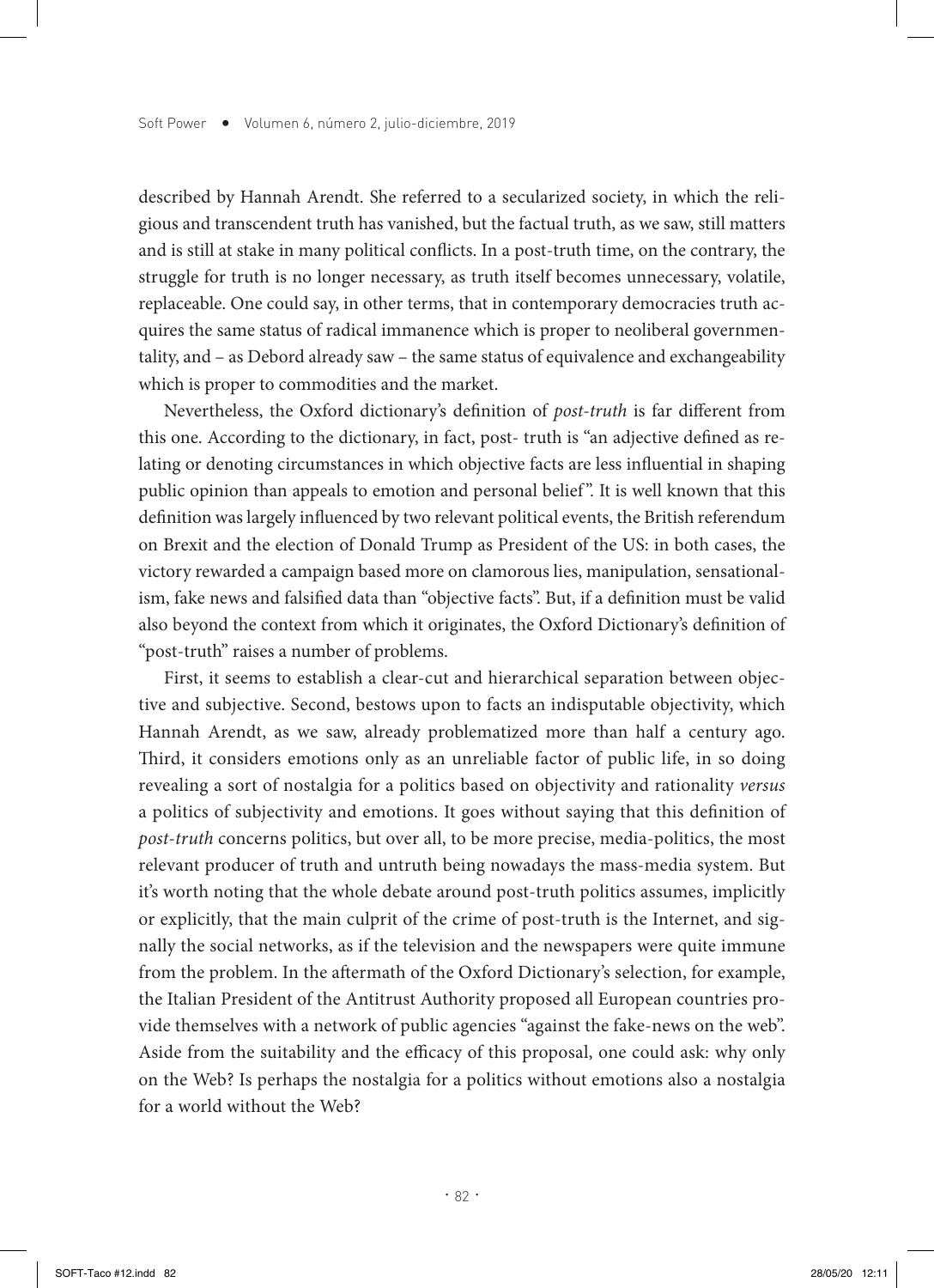**3**. This kind of nostalgia is the same that all over Europe inspires today all-too-quick judgments against the so-called populisms which are increasing everywhere and disturb the "rational" functioning of representative democracy. We see a very large and heterogeneous range of groups, movements, parties, mostly but not exclusively right-wing, which share a number of traits in common: the rallying cry of the virtues and authenticity of the people against the immorality and corruption of the political, economic and intellectual élites; the invocation of popular sovereignty and direct democracy against the mediations of constitutional and representative democracy; the xenophobic hostility toward refugees and immigrants; a deep-seated suspicion of, or outright struggle against the political and economic consolidation of the European Union; a language full of discontent and resentment, anger and cynicism; and yes, the instrumental use of sensations and emotions, first of all the fear of the "others" and the hostility toward refugees and migrants, alongside the diffusion of false data and fake news aimed to discredit the enemy of the moment. The nostalgic evocation of truth and political rationality is fully comprehensible in the face of this "irrational" situation, even more when - like in Italy and in the US - the populist rhetoric gains power and rules the state. But nostalgia is not helpful for understanding what is really happening, and what is at stake, in contemporary western democracies, where anger and resentment don't come from nothing: they are born at the crossing between the endless crisis of political representation and frustration about the unkept promises of globalization and neoliberalism, which thirty years ago announced an era of freedom and prosperity and since then have been producing more and more inequalities and hierarchical exclusions. One should not be surprised if this contradiction reproduces today the same *ressentiment* that Fridrich Nietzsche described in 1887 as addressed against those who are fortunate and happy (Nietzsche, 2012, p. 14), and that is now addressed against the establishment and whatever is perceived as the establishment's truth. Rather, one could ask why this widespread emotional condition of frustration doesn't take other directions than victimization and recrimination, or why, and based on which kind of people's identifications, it leads to "irrational" political choices like voting for candidates who belongs to the same establishment that it blames. But this is exactly the point: can we expect a "rational" political behavior by citizens who are moved by "irrational" emotions which in turn are produced by an "irrational" social condition?

As we know from psychoanalysis and feminist theory, the figure of the neutral, abstract and rational individual has always been a false presupposition of the liberal tradition: it is not the natural precondition, but an artificial construction of the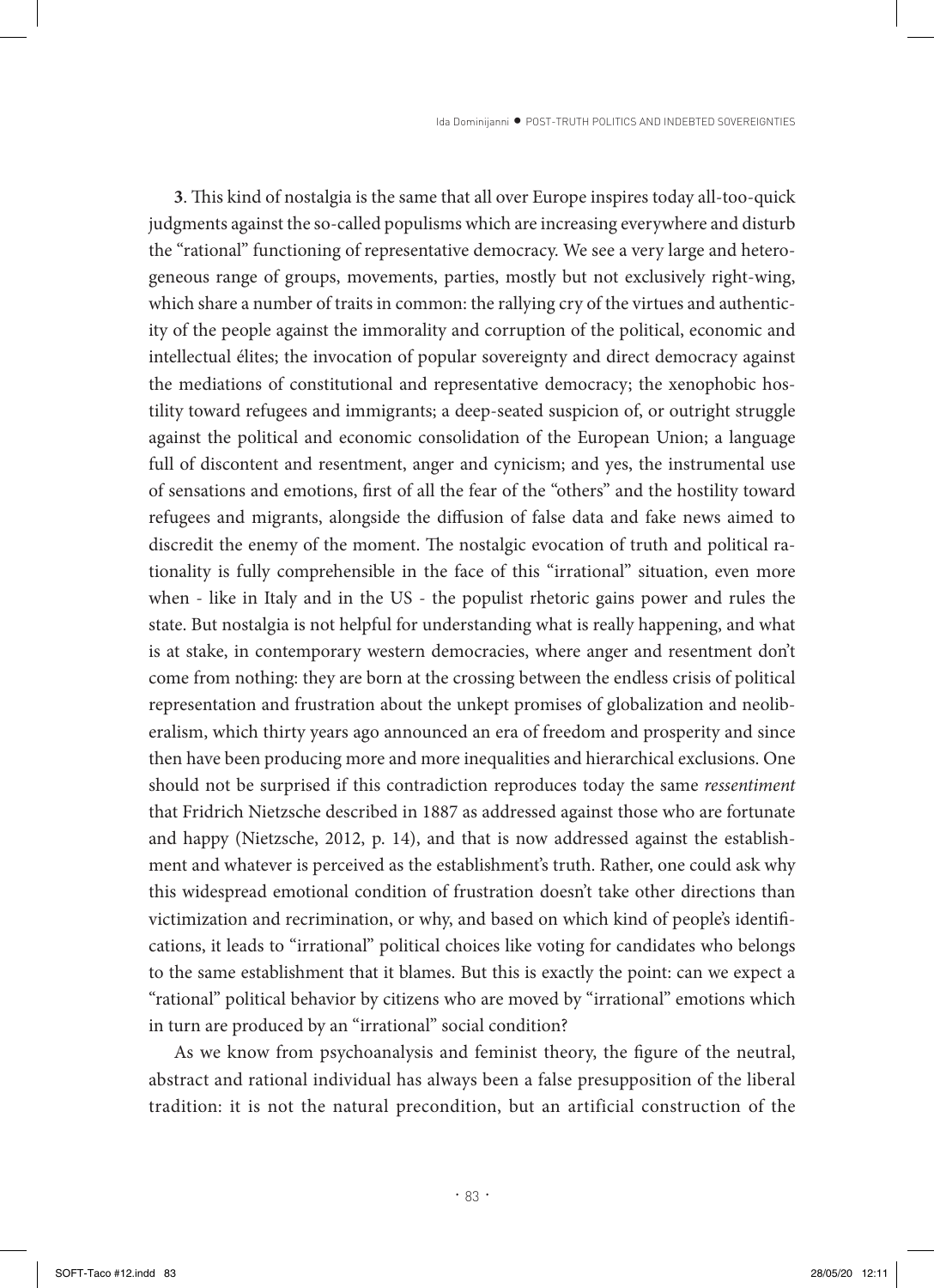modern narratives of the social contract, which in turn is grounded in the separation between the private sphere - that is, the realm of family, passions, feeling and emotions - and the public sphere - that is, the realm of politics and rationality (Pulcini, 2001). Therefore, the Indian writer Pankaj Mishra is absolutely right when he reproaches the progressive and leftist ideology for remaining attached to the *liberal*  figure of the modern rational citizen without anchoring thought in the matters of the soul (Mishra, 2017). But this attachment is all the more incomprehensible in our times, when that figure – this is the point – has been dismissed by *neoliberal* rationale, which performs today's political anthropology by demolishing every border between public and private sphere, and by engaging for its ends not only the rational but also the emotional sphere of individual life.

4. As Michel Foucault explained in his course at the Collège de France on the birth of biopolitics, and as many scholars have developed in his wake, the proper quality of neoliberal governmentality is a specific co-relation between government and governed, and the specific mode of subjectivation implied by this co-relation: as a "government of self-government", neoliberal governmentality needs and produces a subject who is actively and entirely involved in performing the system's imperatives. (Foucault, 2008). That "entirely" must be understood as referring to the whole of the subject's life: body, mind and psyche; rationality and sensitivity; beliefs and attitudes, emotions and desire, senses and sense-making are all subsumed in the capitalistic production of material and immaterial goods. Importantly, this subsumption is not achieved by compulsion, but involving the individual's subjectivity in the activity he is required to perform. The neoliberal subject, in other therms, is not treated by power as a passive object: rather, power's must lead him to do what he agrees to want to do, so that his desire coincides with power's injunctions. Neoliberal governmentality is a sort of "Lacanian government": the desire of the subject is the desire of the Other – whether the Other is the market or the political power. And this identification between the individual and the system's imperatives is obtained through a *performance/pleasure apparatus*, that is, a double injunction which asks the subject to produce "even more" enjoying "even more" for this production, according to a paradoxical equivalence between the duty of performance and the duty of pleasure. (Dardot & Laval, 2013). What's relevant for us here is that this neoliberal mode of production and subjectivation also concerns the production of truth: neoliberal governmentality impinges on today's truth/untruth regime, and complicates the question of truth and politics compared to the time of Hannah Arendt.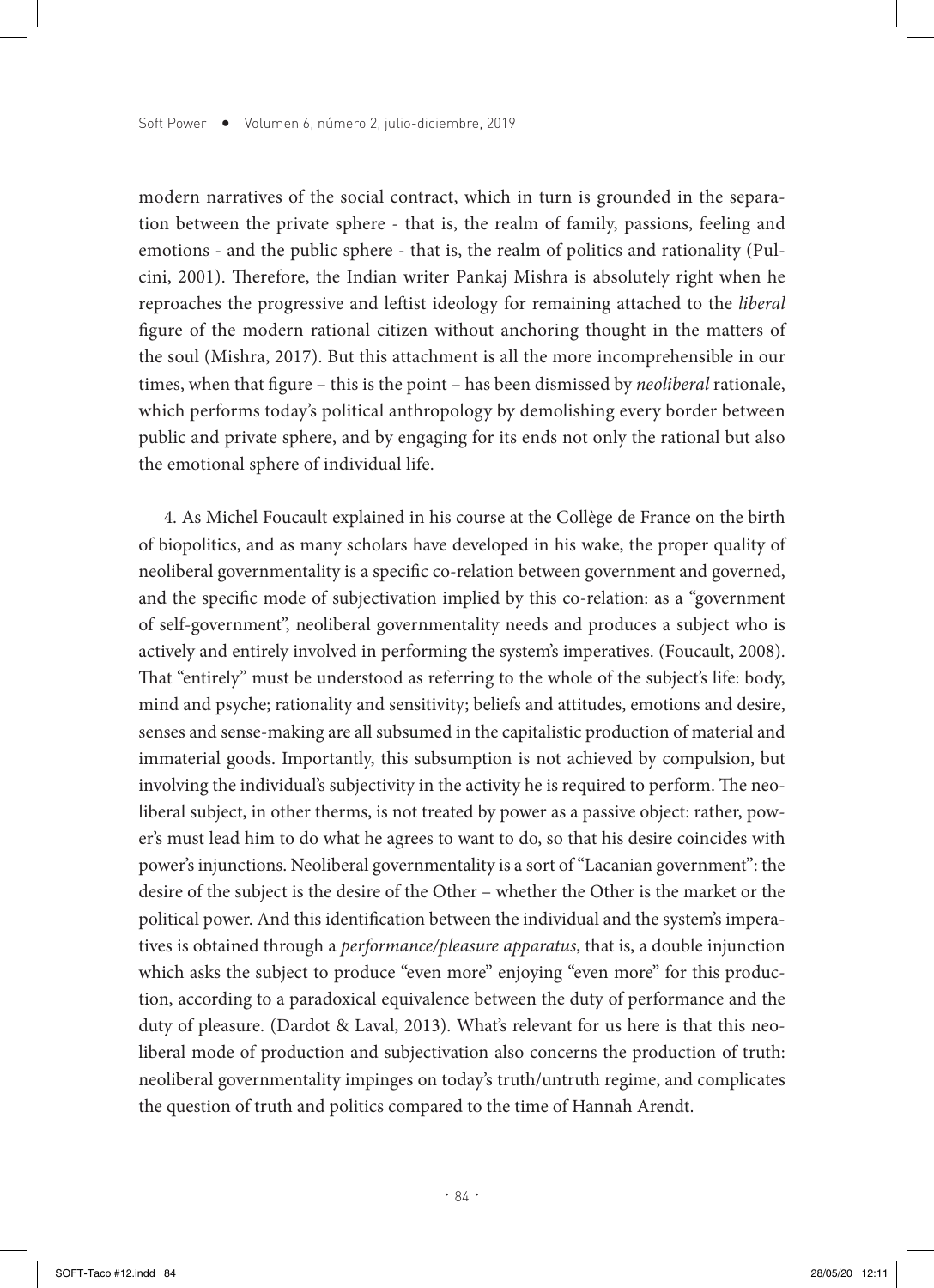Focusing on this relation between the neoliberal reason and the current truth/false regime, the Korean-German philosopher Byung Chul Han names *society of transparency* that society in which the imperatives of transparency substitutes truth and its constitutive rate of opacity with the illusion of a crystal-clear iper-information and iper-communication which gives visibility and public exposure to everything without enlightening really nothing, while increasing, paradoxically, "the foundamental opacity of the whole" (Han, 2015, p. 23). The imperative of transparency imposes itself through the same performance/pleasure apparatus we've just seen above: we all are called to perform it not as passive spectators but as active producers. It goes without saying that the overlapping of digital and traditional media plays here a crucial role. If the "vertical" and authoritarian television has been working for almost a century in spreading from on high the principles of visibility, exposure and transparency, the "horizontal" and democratic social networks make us perform them from the bottom, "valorizing" – in a capitalistic sense – and profiting from our relationality, our narcissistic desire to be visible, our democratic right to express our opinions, our less democratic impulses to transform into a "like" or an insult every immediate emotion, affect and sensation, our pretension to look for truth without any expert's mediation, and so on.

It is not a secondary effect of this auto-exploitation in using the Web and social networks that each of us spontaneously contributes with his/her own personal data to the collection of those big data that have become the first source for profiling, micro-targeting and other techniques aimed to reach and condition the electors, manipulating the entire electoral process, that is, the basic ritual of democracy. And it is sure as well that through the "transparency" of the Web every truth, mistruth and untruth can be produced and diffused without bumping into any obstacle. But here I would like to show some more general effects of the society of transparency on the contemporary forms of politics and on the current regime of truth-false.

**5**. The imperative of transparency entails enormous consequences for the profile of the democratic public sphere. It leads the transformation from the political theater of *representation*, with a stage and a backstage, a scene and an off-scene, a being and an appearing, a visible and an invisible, to the medial-political set of *presentification* (Bazzicalupo, 2012, p. 106), where everything is on the stage, enlightened, evident, exposed to the other's sight, and the off-scene, as well as the ob-scene, enters and occupies the scene. There's no longer an invisible that must be brought to visibility and re-presented, no longer a secret to be protected, no longer an obscene to be concealed. And there is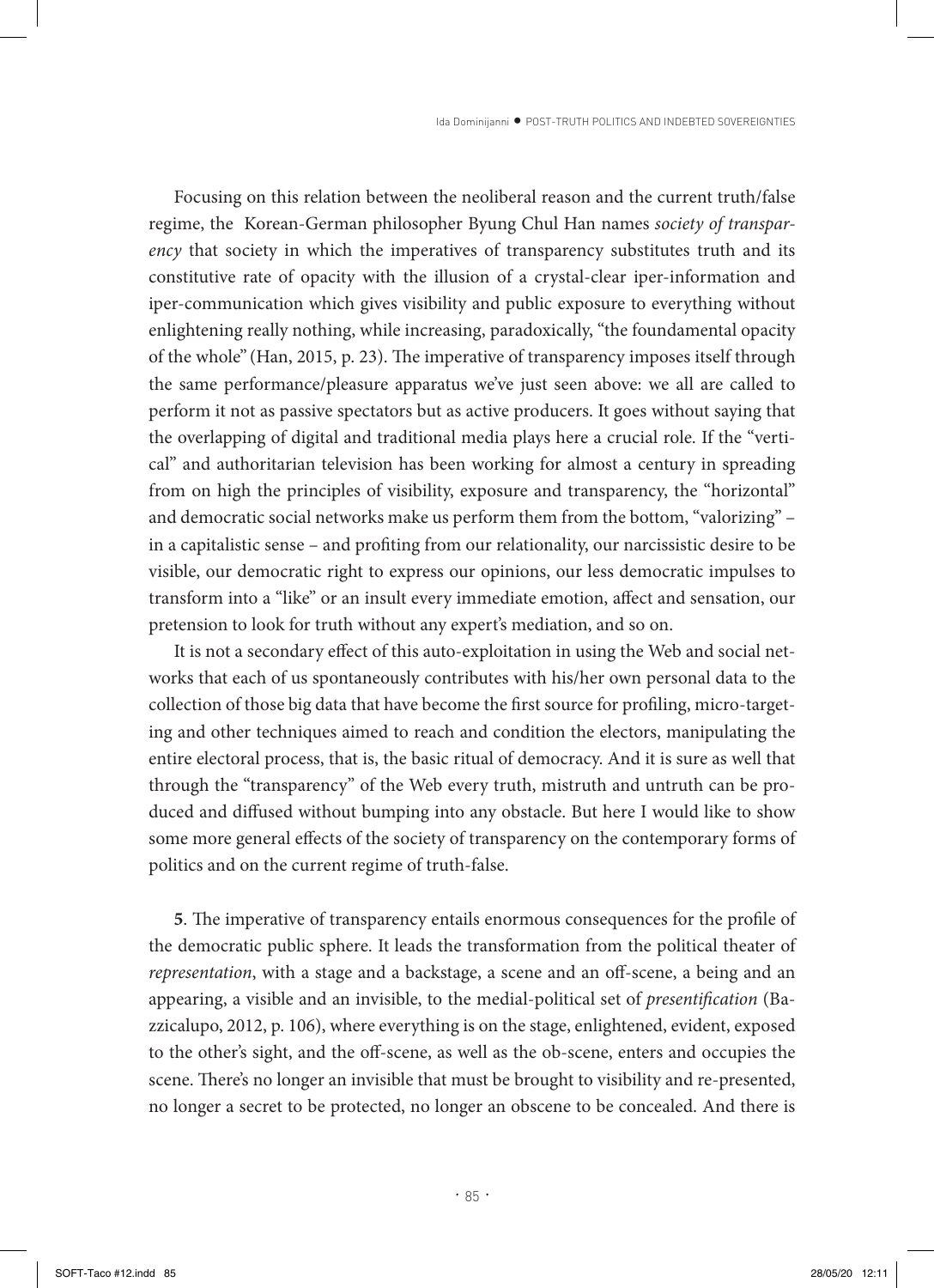no longer any unsayable: everything can be said, true or false doesn't matter. On this set, Guy Debord's prophecy comes true: lies become unanswerable, and truth is reduced to the status of pure hypothesis. No wonder that such a set brings to prominence political leaders coming from the show-business or the tv-industry, as it has happened both in Italy and in the US. No wonder that one hears, from this kind of leader, that "alternative facts" exist, or that a young immigrant sex-worker is "Mubarak's granddaughter", as in Italy Silvio Berlusconi said of one of his favorite escorts a few years ago. And no wonder these kinds of power's lies, which are more dangerous than the thousands of "fake news" we can daily read on the Internet, are held to be true by the people.

This "transparent" set is in fact the ideal setting for the populist bond between the leader and his followers, one that is not grounded in representation of interests or ideological affinities but rather on conscious and unconscious identification of people with the Head. This is the reason why "irrational" feelings, suggestions, transfers can matter much more than any "rational" calculation of convenience and benefits: so that it can happen, for example, that poor people vote for a billionaire, trusting more in the miracles of money or in the heroic narrative of the "self made man" than in a collective and political struggle for social justice. Or it can happen that immoral and illegal leaders are followed and praised not *despite* but *because of* their immorality and illegality, which work like a mirror for their followers' unspeakable desires of transgression of the law. Or, once again, it can happen that overtly misogynist candidates and rulers are enthusiastically appreciated by men – and maybe women – nostalgic for a lost patriarchal and heteronormative order which is impossible, after feminism, to be reinstated.

6. Let me better explain what I mean through the paradigmatic case of the twenty years' long-lasting hegemony of Silvio Berlusconi's regime in Italy, a country which is well known for its periodical invention of political models that often, and unfortunately, have been exported elsewhere. In spite of the folkloristic and comical traits that made him famous all over the world, Berlusconi can be rightfully considered as the Italian way to neoliberalism, whose imperatives he embodied in his own biography, implemented in his post-fordist industries and spread all over the Italian mentality through his televisions. More precisely, he can be considered a case study of how a neoliberal and biopolitical governmentality can entrench itself, literally speaking, within the social body and its skin: in this case, by means of an *ethical-aesthetic* apparatus based on the mobilization of *senses, affects* and emotions, surrounded by a massmedial reiterative *sensationalism*, capable of building a resistant *common sense*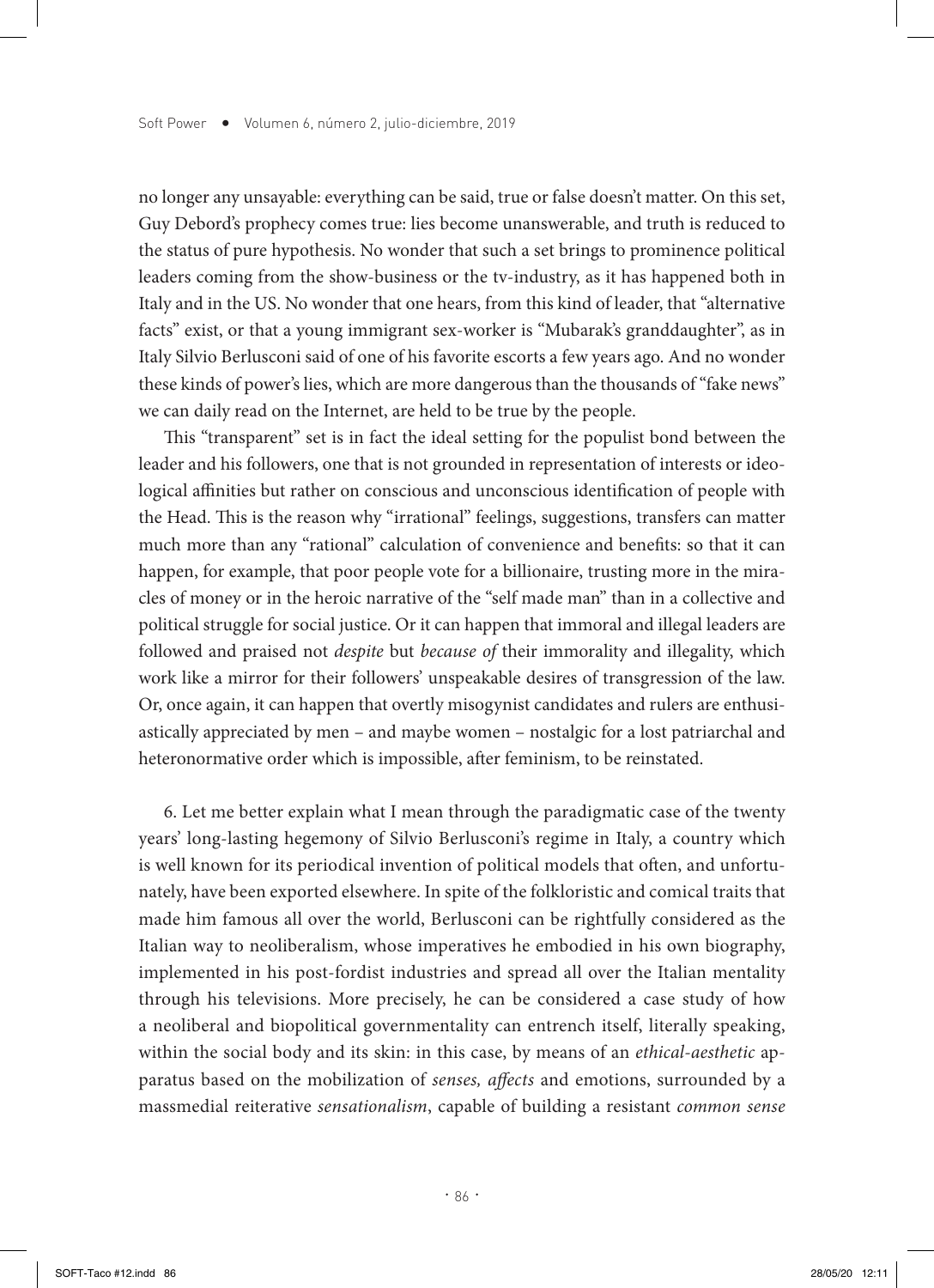impenetrable to political rationality, as well as a consensus based on identification with the leader, his rich and glamorous style of life, his transgression of law, his promises to satisfy, more than material necessities, immaterial phantasies and desires – not least, the masculine desire of a powerful and enduring virility gratified by the commodification of female sexuality (Dominijanni, 2014). What I want to emphasize here regarding this apparatus is that it worked precisely by erasing the borders between private and public, visible and unvisible, true and false, sayable and unsayable, moral and obscene, and aiming to substitute every unpleasant side of reality with a sort of fake-reality, or if you like to re-write reality as a tv fiction: in Arendt's terms, to manipulate factual truth with an incessant fabrication of images that are functional to the image of power.

It would be interesting to note how two of these traits of Berlusconi's governmental *dispositif* – the identification between the leader and his followers, the collapse of the border between sayable and unsayable – have shifted from Berlusconi's regime to the different populisms which came in succession on the Italian political scene: first of all the 5Stars movement, which transferred the manipulation of truth and reality from a vertical and authoritarian medium like the tv to the horizontal and democratic one of the Web, pluralizing – so to speak – but not ending the production of uncertainty about true and false. This is only one of the many proofs that what I named above "the populist bond" persists in spite of the different contents that each populism heralds, no matter if it moves from the high of the government and from inside the establishment or from the bottom of the protest against the government and the establishment (Dominijanni, 2017). But this matter would bring us too far. To end this conversation limiting it to its main argument, it is worth remaining on the case of Berlusconi as symptomatic of how a post-truth populism can not only arise, but also come to ruin, and, finally, end.

7. Looking at Berlusconi's decline, in fact, one can realize that the strength of his sovereignty – the ostentation of his own person and his omnipresent icon on the transparent setting of hyper-visibility, the systematic substitution of reality with the liar's narrative of fake-reality - revealed at least his Achille's heel. The double paradox which entraps such a populist leader, in fact, is that the regime of transparency and hyper-visibility exposes his icon to the identification with it but also to its consumption by his followers, making it as powerful as vulnerable. And the same post-truth regime that allows the leader to remake reality, enchains him to his false narratives and promises that cannot be realized and kept. In the times of debt economy, even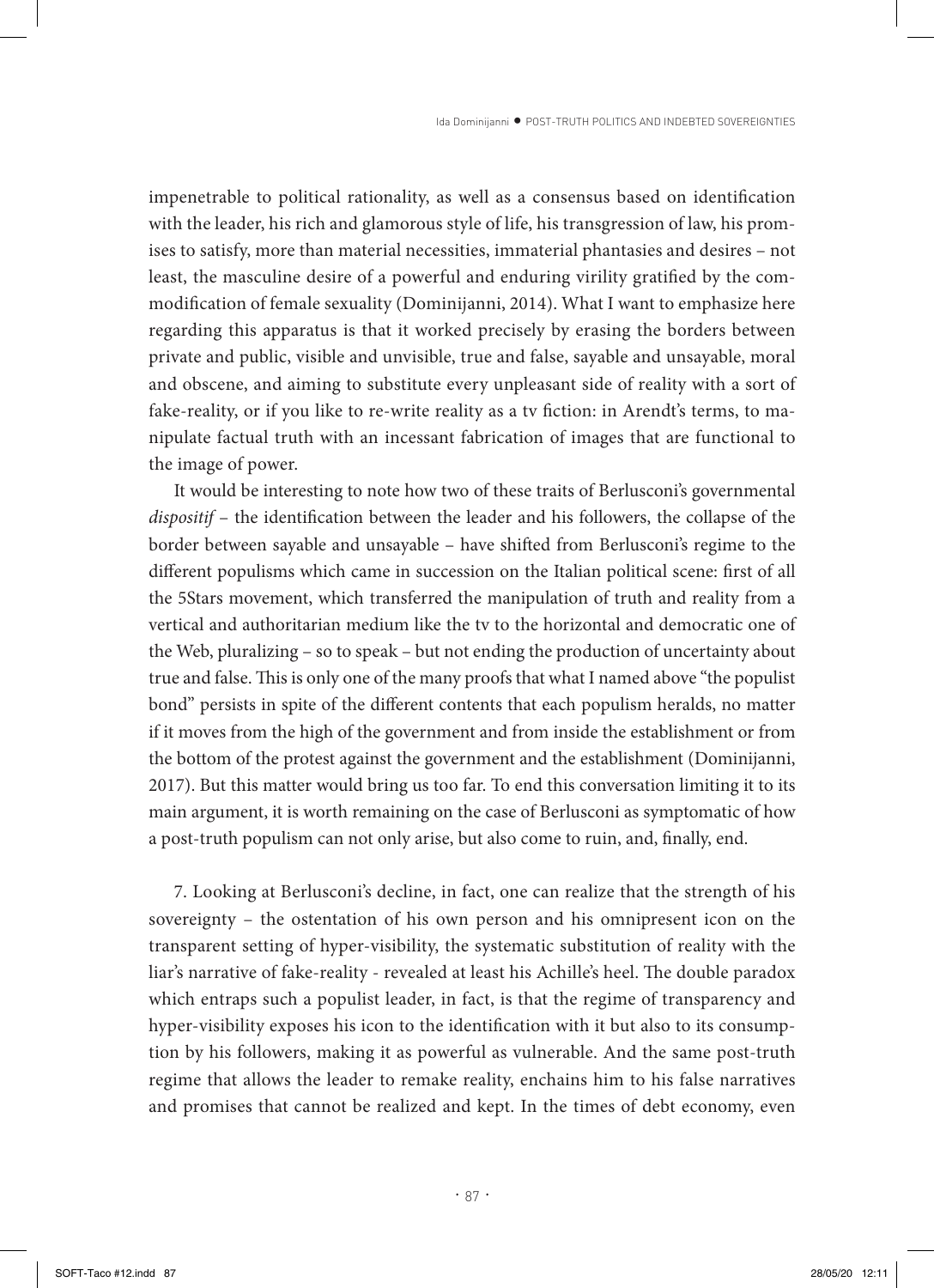sovereignty ends up as an indebted sovereignty, dependent on its creditors and permanently at risk of default. As Arendt foresaw, lies can be a mask, or a trick, for power's friability.

That mask, moreover, can be suddenly torn off. It was what happened to Berlusconi, when the whole house of lies he invented to parry the discovery of the traffics of sex, money and favors that surrounded his system of power collapsed thanks to the truth claimed by his wife and some of the young women who had been involved in that traffic. Those women's claimed truth was the unpredictable, parrhesiastic event which triggered Berlusconi's end, showing his vulnerability and revealing the trick underlying his political as well as sexual regime: a fantasy of omnipotence covering a phantom of impotence.

That unpredictable event perhaps tells us something more general about the conflict between truth and post-truth politics. Beyond Debord, it tells us that there is a subjective truth, adherent to the real experience, that no post-truth regime or spectacle can deny nor silence, when the urgency to claim it coincides with the urgency of the desire for freedom. But it tells us also something else. That parrhesiastic event was possible in as much as those women claiming their own truth were publicly supported by other women who believed in what they were saying, and fought for their reliability against those who tried to discredit them as unreliable. Therefore we could say, following Foucault's latest teaching (Foucault, 2009, Foucault, 2011), that parrhesia is a necessary practice we can and must perform against the current *neither true- nor false* regimes; but we must add, beyond Foucault, that it cannot be only an ethical and individual practice. It must be accompanied by a relational and political struggle aimed at giving authority to those who, in our democratic and egalitarian public sphere, are not actually authorized to speak and claim their subjective truth. This is what we can do, I believe, to affirm that in a post-truth democracy truth persists, against all odds, as a political wager.

#### **Referencias**

- Arendt, H. (2007). "Truth and Politics", in Eadem, *Between Past and Future*. USA: Penguin Classics.
- Bazzicalupo, L. (2012). "La rappresentazione politica dopo la sua decostruzione", in M. Baldassari & D. Melegari, *Populismo e democrazia radicale*. Verona: Ombrecorte.